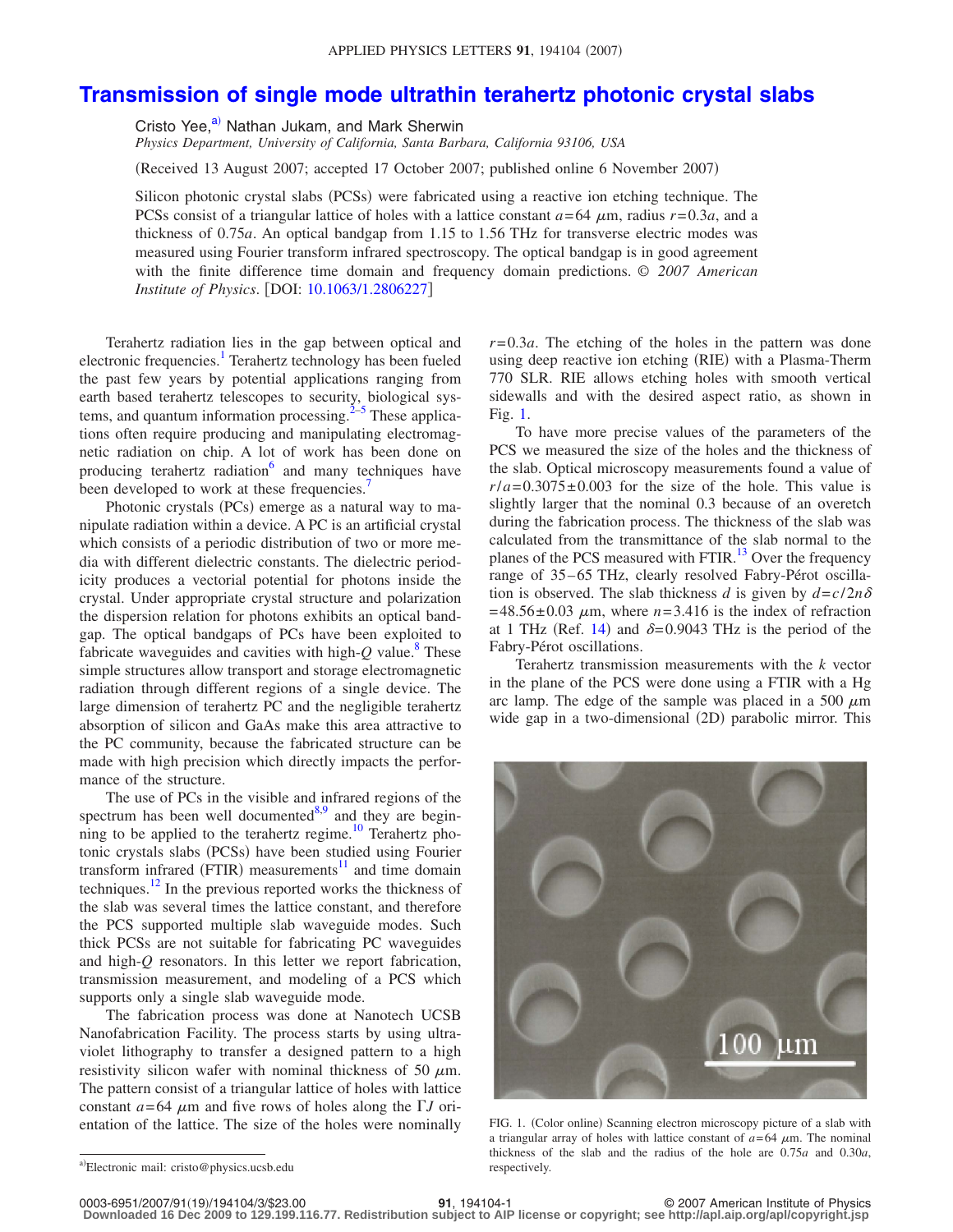<span id="page-1-0"></span>

FIG. 2. (Color online) FTIR transmission experimental setup.

gap was cut trough the latus rectum of a parabola with a  $500 \mu m$  focus. It was found that transmittance is not affected by the length of the PCS inside the 2D parabolic mirror, provided that the beginning of the photonic crystal is not inside of the parabolic mirrors. The transmitted beam was polarized to select between modes with the electric field polarized in the plane of the slab (TE modes) and normal to the plane (TM modes). The signal was then measured by a silicon composite bolometer at 4 K. The experimental setup is shown in Fig. [2.](#page-1-0) The PCS was explicitly designed to have a bandgap in the peak of the response of the Mylar beam splitter (1.35 THz).

Figure [3](#page-1-1) compares the transmission of the PCS and the reference, a blank 50  $\mu$ m silicon wafer. The PCS shows a very low transmission from 1.2 to 1.6 THz.

To have a better understanding of the PCS we first employed a frequency domain (FD) simulation.<sup>15</sup> The frequency domain simulation allows precise calculation of the band structure diagram. Figure  $4(a)$  $4(a)$  shows the band diagram of the



<span id="page-1-2"></span>

FIG. 4. (a) Frequency domain calculations of the band diagram for TE modes of the PCS; here the PCS is considered to be infinite large on the plane of the slab. (b) Finite diference time domain calculation of the transmittance for TE modes of the PCS. The PCS simulations show a bandgap from 1.2 to 1.6 THz along the  $\Gamma J$  direction.

PCS considering that is infite large on the plane of the slab: it shows an optical bangap with frequency region that matches the region of low transmission found experimentally. However, in our FD simulations the finite size of the crystal along the  $\Gamma J$  is not considered so direct comparison with data is not possible.

In order to have a direct comparison with the experiment we realized finite difference time domain<sup>16</sup> (FDTD) calculations of the transmission of the PCS, using a freely available software package with subpixel smoothing for increased accuracy.<sup>[17](#page-2-13)</sup> Figure  $4(b)$  $4(b)$  shows the FDTD calculations using the nominal parameters of the structure under study. Experi-mental [Fig. [3](#page-1-1)], FD [Fig.  $4(a)$  $4(a)$ ], and FDTD [Fig.  $4(b)$ ] all show a bandgap from 1.2 to 1.6 THz.

<span id="page-1-1"></span>

FIG. 3. FTIR transmission spectrum of a PCS along the  $\Gamma J$  direction. A blank 50  $\mu$ m silicon wafer employed as a reference. The spectrum shows a bandgap for TE modes from 1.16 to 1.65 THz. Near 1 THz the maximum intensity transmitted through the PCS is larger than through the Si slab because the face of the PCS on which the terahertz beam was incident was wider than the face of the Si slab.

<span id="page-1-3"></span>Figure [5](#page-1-3) shows a detailed comparison of the experimen-



FIG. 5. Experimental spectrum compared with theoretical transmission calculations for different radius sizes. The maximum transmittance is normalized to 1. A hole radius  $r=0.31a$  is the best fit for the experimental measurements. The edges of the bandgap are directly observed. The minimum transmittance is higher than predicted due to light leakage in the experimental setup.

**Downloaded 16 Dec 2009 to 129.199.116.77. Redistribution subject to AIP license or copyright; see http://apl.aip.org/apl/copyright.jsp**